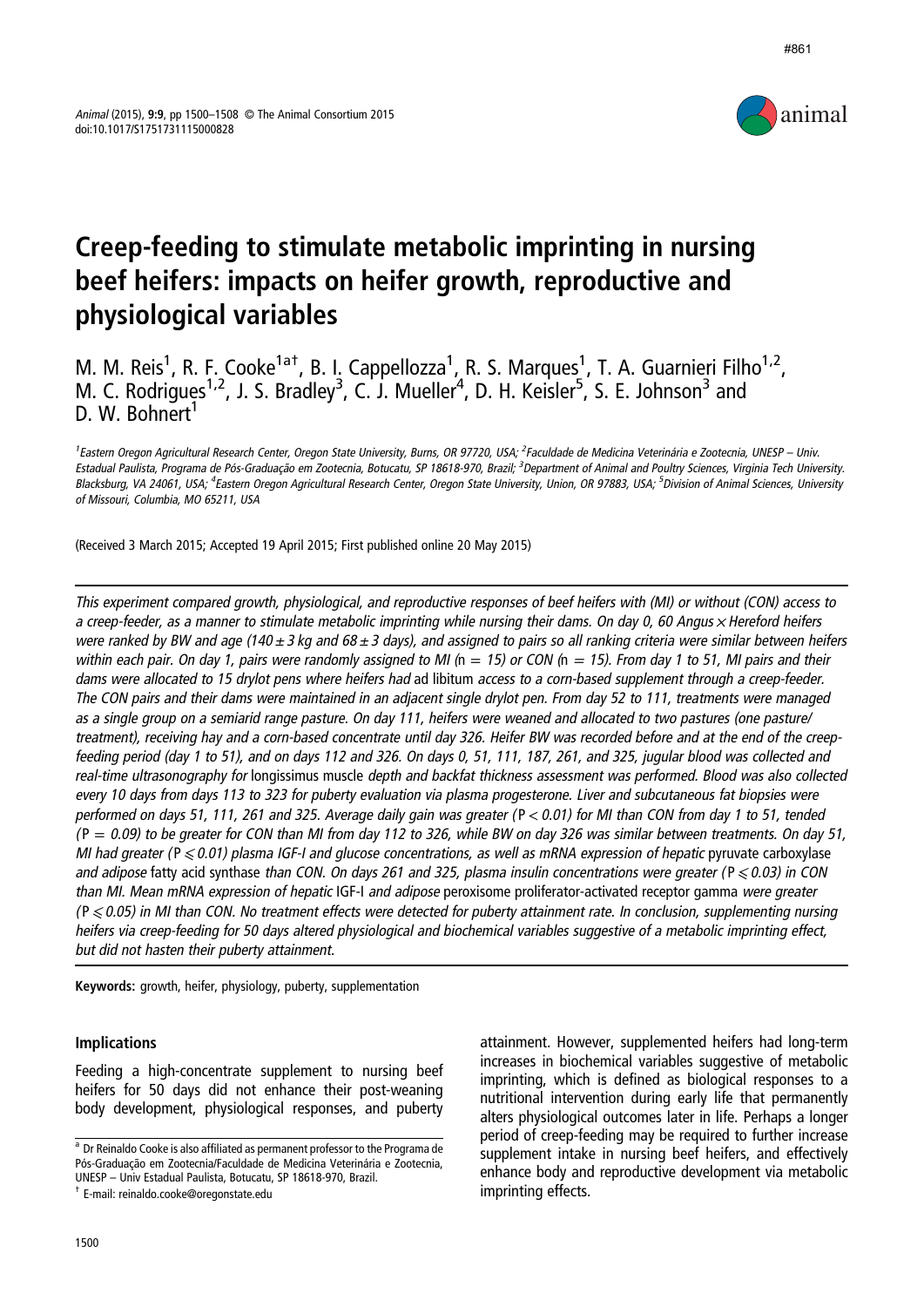## Introduction

For optimal economic return and lifetime productivity, beef heifers should attain puberty by 12 months of age (Lesmeister et al., [1973\)](#page-8-0). Age at puberty in cattle is highly influenced by nutritional status and body development (Schillo et al., [1992](#page-8-0)). Hence, nutritional interventions that improve nutrient utilization, body fat accretion, and increase circulating concentrations of hormones that facilitate the puberty process, such as IGF-I and leptin, are known to hasten pub-erty attainment in heifers (Williams et al., [2002;](#page-8-0) Cooke et al., [2008](#page-7-0)). Metabolic imprinting, defined as biological responses to a nutritional intervention during early life that permanently alters physiological outcomes later in life (Du et al., [2010](#page-8-0)), has been shown to enhance nutrient metabolism and fat accretion in cattle (Graugnard et al., [2010](#page-8-0); Moriel et al., [2014a](#page-8-0)). Scheffler et al. [\(2014](#page-8-0)) reported that feeding a highconcentrate diet to early-weaned beef steers from 100 to 205 days of age enhanced carcass marbling compared with forage-fed steers weaned at 205 days of age. Moriel et al. [\(2014b](#page-8-0)) reported earlier onset of puberty in heifers weaned at 72 days of age and fed a concentrate-based diet for 90 days compared with forage-fed cohorts weaned at 252 days of age. Thus, management to stimulate metabolic imprinting may accelerate puberty in heifers by enhancing nutrient utilization and lipogenesis, although this hypothesis needs further investigation. However, Scheffler et al. ([2014\)](#page-8-0) and Moriel et al. ([2014b\)](#page-8-0) evaluated early-weaned beef cattle, and research assessing metabolic imprinting events in cattle normally weaned at 6 to 7 months of age is still warranted. One alternative to evaluate metabolic imprinting effects without the need for early weaning is to provide supplements to nursing cattle via creep-feeding. Therefore, the objective of this experiment was to compare growth, reproductive, and physiological responses of beef heifers with or without access to a creep-feeder while nursing their dams, as a manner to stimulate metabolic imprinting.

## Materials and methods

## Animals

This experiment was conducted at the Oregon State University – Eastern Oregon Agricultural Research Center from May 2013 to April 2014, and was divided into three phases: imprinting phase (day 1 to 51), pre-weaning phase (day 52 to 111), and development phase (day 112 to 326). All animals utilized in this experiment were cared for in accordance with acceptable practices and experimental protocols reviewed and approved by the Oregon State University, Institutional Animal Care and Use Committee (ACUP # 4446). Sixty nulliparous, nursing Angus  $\times$  Hereford heifers (initial age = 68  $\pm$  3 days; initial BW =  $140 \pm 3$  kg) were assigned to the experiment. On day 0, heifers were ranked by BW and age, and dam age and body condition score (BCS; Wagner et al., [1988\)](#page-8-0). Heifers were assigned to pairs in a manner that all ranking criteria were similar between heifers within each pair (CV $\leq$ 10%). Pairs were randomly assigned to: (1) ad libitum access

to a corn-based supplement through a creep-feeder for 50 days (MI;  $n = 15$ ); or (2) no supplementation (CON;  $n = 15$ ). The supplementation period and length (day 1 to 51; imprinting phase) was selected to initiate metabolic imprinting events before the allometric period of mammary growth, when excessive average daily gain (ADG; i.e.>1.0 kg/day) may impair heifer mammary gland development and future milk vield (Buskirk et al., [1996\)](#page-7-0).

## Diets

During the imprinting phase, MI heifer pairs and their respective dams were allocated to 15 drylot pens (two cows and heifers/pen;  $7 \times 20$  m). Each drylot pen had a creepfeeder  $(2.0 \times 2.5 \text{ m})$  that allowed both heifers to have simultaneous access to a pelletized corn-based supplement [\(Table 1](#page-2-0)), which was offered daily in amounts to ensure ad libitum consumption. Heifers were allocated by pairs with similar BW within each pen to ensure fair competition to creep-feeder access. Heifer pairs from the CON group and their respective dams were maintained in a single adjacent drylot pen (30  $\times$  70 m) within the same feeding facility, with no access to the corn-based supplement. Cows from both treatments received (0800 h) and readily consumed 8.1 kg of dry matter/cow daily of meadow-grass hay and 5.4 kg of dry matter/cow daily of mixed alfalfa-grass hay during the imprinting phase. Hay consumption by heifer calves from both treatments was negligible given that heifer height was insufficient to reach feed bunks containing hay, whereas milk is still the major dietary component of calves at this age (Ansotegui et al., [1991\)](#page-7-0). Cattle from CON and MI treatments were exposed to the same stocking rate  $(70 \text{ m}^2/\text{cow–calf})$ pair), and cows from both treatment groups had the same linear bunk space (1.0 m/cow).

During the pre-weaning phase, cows and heifers from both treatments were managed as a single group on a 6500 ha semiarid range pasture with no supplementation (Ganskopp and Bohnert, [2009](#page-8-0)). On day 111, heifers were weaned and treatment groups were maintained separately in one of two meadow foxtail (Alopecurus pratensis L.) pastures (6 ha/ pasture) harvested for hay the previous summer, where they remained throughout the development phase. Treatment groups were rotated between pastures every 10 days to account for any potential effects of pasture on the variables evaluated herein. During the development phase, heifers received 5.0 kg/heifer of mixed alfalfa-grass hay daily (dry matter basis). Heifers also received a corn-based supplement at a daily rate of (dry matter basis) 1.6 kg/heifer from day 112 to 185, 2.5 kg/heifer from day 186 to 276 and 3.4 kg/heifer from day 277 to 325 [\(Table 1](#page-2-0)). Hay and supplement were offered to both treatment groups at 1000 h. During the development phase, pastures had no forage available for grazing, whereas both treatment groups always received and readily consumed the same daily amount of hay and corn-based supplement. Throughout the experiment, water and a commercial mineral and vitamin mix (Cattleman's Choice; Performix Nutrition Systems, Nampa, ID, USA) containing 14% Ca, 10% P, 16% NaCl, 1.5% Mg, 6000 ppm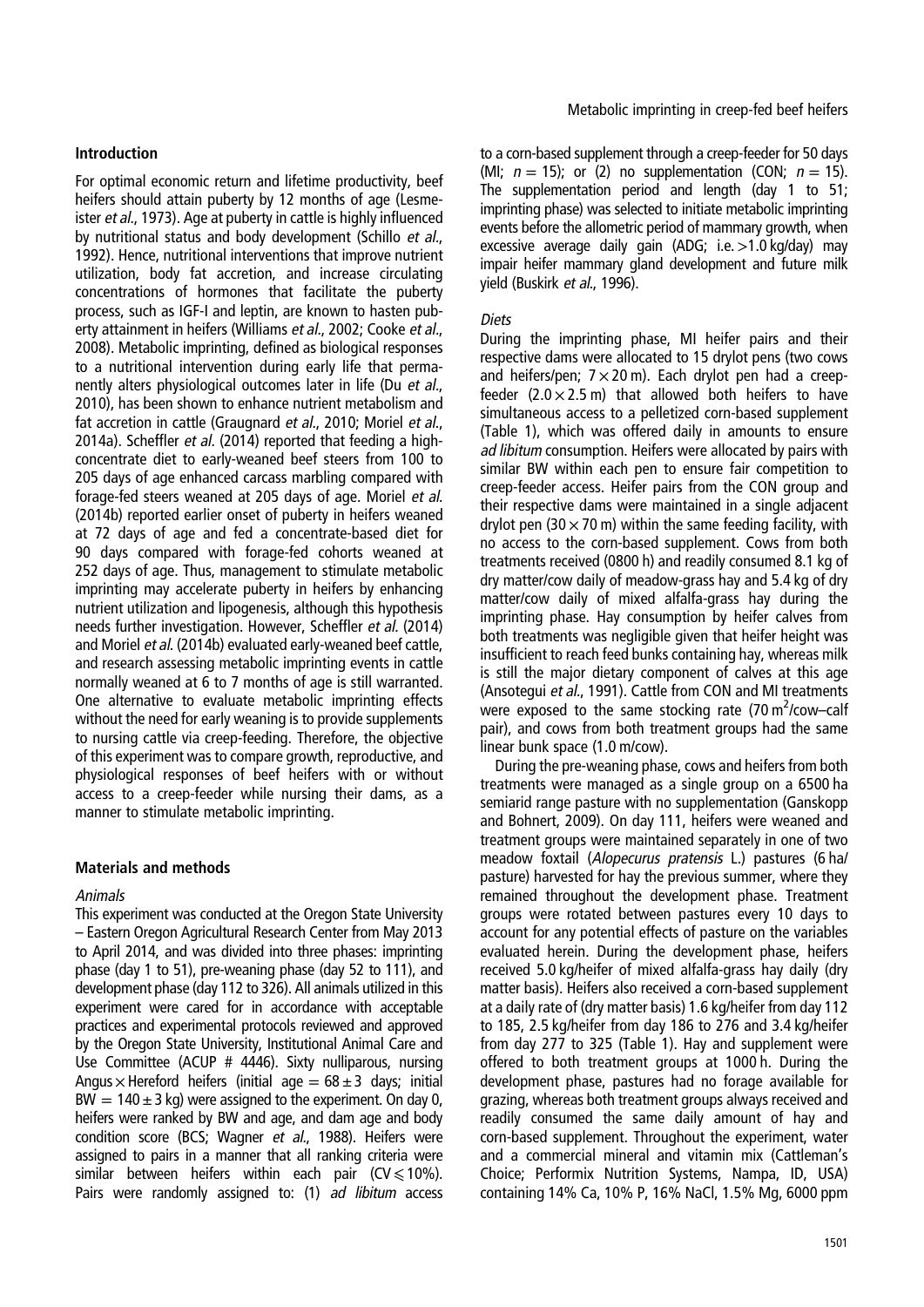|                                                  |                  | Development phase |          |          |
|--------------------------------------------------|------------------|-------------------|----------|----------|
|                                                  | Imprinting phase | Period 1          | Period 2 | Period 3 |
| Ingredients (% dry matter)                       |                  |                   |          |          |
| Ground corn                                      | 70               | 56                | 72       | 80       |
| Soybean meal                                     | 15               | 44                | 28       | 20       |
| Dehydrated alfalfa                               | 10               |                   |          |          |
| Sugarcane molasses                               | 5                |                   |          |          |
| Nutrient profile (dry matter basis) <sup>1</sup> |                  |                   |          |          |
| Total digestible nutrients $(\%)^2$              | 80               | 86                | 87       | 88       |
| Net energy for maintenance (Mcal/kg) $3$         | 1.93             | 2.11              | 2.09     | 2.08     |
| Net energy for gain (Mcal/kg) $3$                | 1.30             | 1.56              | 1.53     | 1.52     |
| CP(% )                                           | 17.5             | 28.6              | 21.4     | 17.9     |
| NDF (%)                                          | 15.4             | 7.6               | 6.7      | 6.2      |
| Starch (%)                                       | 44.0             | 39.2              | 50.4     | 56.0     |
| Ether extract $(\% )$                            | 3.1              | 3.6               | 4.1      | 4.4      |

<span id="page-2-0"></span>

|  |  | Table 1 Composition and nutrient profile of supplements offered during the experiment <sup>1</sup> |  |  |
|--|--|----------------------------------------------------------------------------------------------------|--|--|
|  |  |                                                                                                    |  |  |

<sup>1</sup> Imprinting phase = day 1 to 51; development phase, period 1 = day 112 to 185; development phase, period 2 = day 186 to 276; development phase, period 3 = day 277 to 325. Values obtained from a commercial laboratory wet chemistry analysis (Dairy One Forage Laboratory, Ithaca, NY, USA). <sup>2</sup> Calculated according to the equations described by Weiss *et al.* [\(1992\)](#page-8-0).<br><sup>3</sup> Calculated with the following equations (NBC, 2000): Net energy for n

<sup>3</sup>Calculated with the following equations (NRC, [2000](#page-8-0)): Net energy for maintenance = 1.37 metabolizable energy -0.138 (metabolizable energy)<sup>2</sup> + 0.0105 (metabolizable energy)<sup>3</sup>–1.12; Net energy for gain = 1.42 metabolizable energy -0.174 (metabolizable energy)<sup>2</sup> + 0.0122 (metabolizable energy)<sup>3</sup>–0.165, given that metabolizable energy = digestible energy  $\times$  0.82, and 1 kg of total digestible nutrients = 4.4 Mcal of digestible energy.

Zn, 3200 ppm Cu, 65 ppm I, 900 ppm Mn, 140 ppm Se, 136 IU/g of vitamin A, 13 IU/g of vitamin  $D_3$ , and 0.05 IU/g of vitamin E, were offered for ad libitum consumption for cows and heifers.

## **Sampling**

Hay and supplement samples were collected at the beginning of the experiment, and analyzed for nutrient content by a commercial laboratory (Dairy One Forage Laboratory, Ithaca, NY, USA). Samples were analyzed in triplicates by wet chemistry procedures for ether-extractable fat content (Thiex et al., [2003\)](#page-8-0), CP (method 984.13; AOAC, [2006\)](#page-7-0), ADF (method 973.18 modified for use in an Ankom 200 fiber analyzer, Ankom Technology Corp., Fairport, NY; AOAC, [2006](#page-7-0)), NDF (Van Soest et al., [1991](#page-8-0); method for use in an Ankom 200 fiber analyzer, Ankom Technology Corp.) and starch (YSI 2700 SELECT Biochemistry Analyzer; YSI Inc., Yellow Springs, OH, USA). Calculations for total digestible nutrients (TDN) used the equations proposed by Weiss et al. [\(1992](#page-8-0)), whereas net energy for lactation, net energy for maintenance, and net energy for gain were calculated with the equations proposed by the NRC [\(2000](#page-8-0)). Nutritive value (dry matter basis) of the meadow-grass and mixed alfalfagrass hay, respectively, were 56% and 63% TDN, 65% and 34% NDF, 41% and 24% ADF, 1.04 and 1.50 Mcal/kg of net energy for lactation, 1.08 and 1.41 Mcal/kg of net energy for maintenance, 0.53 and 0.83 Mcal/kg of net energy for gain, and 8.2% and 20.0% CP. Composition and nutritive value of supplements offered during the experiment are described in Table 1.

During the imprinting phase, supplement intake was evaluated daily from each pen by collecting and weighing refusals at 0700 h. Samples of the offered and non-consumed

supplement were collected from each pen and dried for 96 h at 50°C in forced-air ovens for dry matter calculation. Supplement intake of each pen was divided by the number of heifers within each pen, and expressed as kg per heifer/day. For ADG calculation, heifers were weighed on two consecutive days to determine BW before (days –1 and 0) and at the end of the imprinting phase (days 50 and 51). Individual shrunk BW (after 16 h of feed and water restriction) was recorded on days 112 and 326. Cow BW and BCS were also recorded on day 0 of the experiment. On days 0, 51, 111, 187, 261 and 325, heifers were evaluated for *longissimus muscle* (LM) depth and backfat thickness via real-time ultrasonography (0800 h). Ultrasound measurements were obtained at the 12th to 13th-rib interface by an experienced technician using an Aloka 500 V (Aloka Co. Ltd, Wallingford, CT, USA) B-mode instrument equipped with a 3.5-MHz, 125 mm general purpose transducer array (UST-5011U-3.5). Images were collected by a single technician with software from the Cattle Performance Enhancement Company (CPEC, Oakley, KS, USA). Estimates of LM depth and backfat thickness were based on image analysis programming (Brethour, [1994](#page-7-0)) contained within the CPEC software.

Concurrent with each ultrasound exam, blood samples were collected for determination of plasma glucose, insulin, IGF-1, and leptin concentrations. In addition, blood samples were collected on 10-day intervals during the development phase to estimate onset of puberty by determining the first pubertal increase in plasma progesterone concentrations. Heifers were considered pubertal once plasma progesterone concentrations were  $\geq 1.0$  ng/ml, followed by a cyclic pattern of plasma progesterone  $<$  and  $\geqslant$  1.0 ng/ml suggestive of normal estrous cycles (Day et al., [1984\)](#page-8-0). Puberty attainment was declared at the first sampling that resulted in plasma progesterone  $\geq 1.0$  ng/ml. On days 51, 111, 261 and 325, liver and subcutaneous fat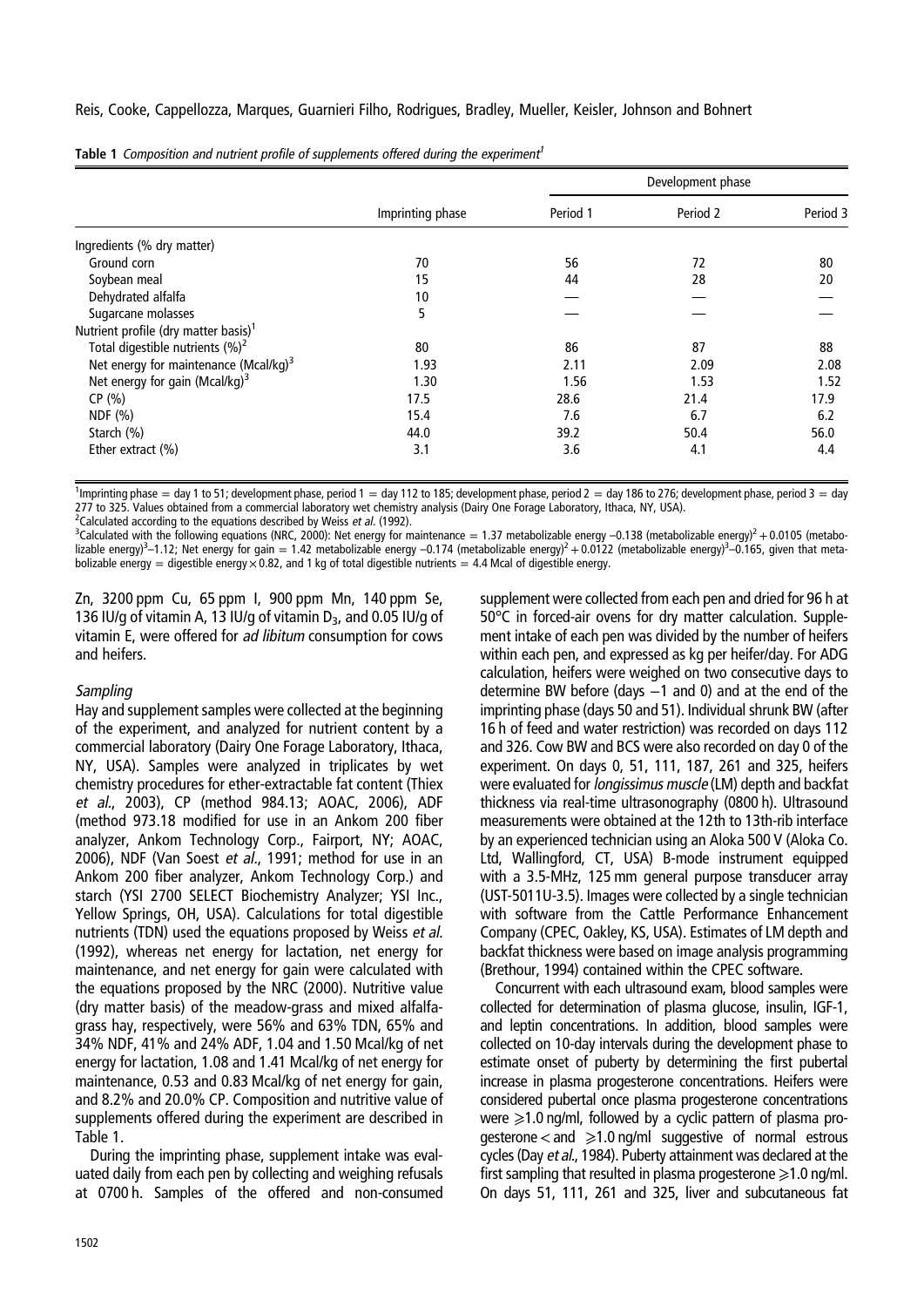<span id="page-3-0"></span>samples were collected via biopsy immediately after each blood sampling. On day 51, one heifer within each pen was assigned randomly to liver biopsy, and the remaining heifer assigned to subcutaneous fat biopsy. On the subsequent sampling days (days 111, 261 and 325), heifer biopsy assignment was alternated in a manner that two liver and two subcutaneous fat samples were collected from all heifers assigned to the experiment. Liver samples (average 100 mg of tissue, wet weight) were collected between the 11th and 12th ribs by percutaneous needle biopsy (Arthington and Corah, [1995](#page-7-0)), and analyzed via real-time quantitative reverse transcription (RT)-PCR for IGF-I, pyruvate carboxylase (PC), and cyclophilin mRNA expression. Subcutaneous fat samples (average 2 g of tissue, wet weight) were collected from the tailhead according to the technique described by Rule and Beitz [\(1986](#page-8-0)), and analyzed for adipocyte morphometry and mRNA expression of leptin, fatty acid synthase (FASN), peroxisome proliferator-activated receptor gamma (PPARγ) and glyceraldehyde-3-phosphate dehydrogenase (GAPDH) via real-time quantitative RT-PCR. Liver and subcutaneous fat samples were selected for biopsy and further laboratorial analysis because hepatocytes and adipocytes are the main cells responsible for IGF-I and leptin synthesis, respectively (Houseknecht et al., [1998;](#page-8-0) Yakar et al., [1999](#page-8-0)), which are hormones that modulate puberty attainment in heifers (Williams et al., [2002](#page-8-0); Cooke et al., [2008](#page-7-0)) and are directly associated with the main hypothesis of this experiment.

# Laboratory analysis

Blood samples. Blood samples were collected via jugular venipuncture into commercial blood collection tubes (Vacutainer, 10 ml; Becton Dickinson, Franklin Lakes, NJ, USA) containing 158 US Pharmacopeial Convention units of

freeze-dried sodium heparin for plasma collection. All blood samples were placed immediately on ice, subsequently centrifuged (2500  $\times$  g for 30 min; 4°C) for plasma harvest, and stored at −80°C on the same day of collection. Plasma glucose concentration was determined using a quantitative colorimetric kit (#G7521; Pointe Scientific Inc., Canton, MI, USA). Plasma IGF-I concentration was determined using a human-specific commercial ELISA kit (SG100; R&D Systems Inc., Minneapolis, MN, USA) with 100% cross-reactivity with bovine IGF-I and previously validated for bovine samples (Cooke et al., [2012\)](#page-7-0). Plasma leptin concentration was determined by radioimmunoassay according to procedures described by Delavaud et al. ([2000\)](#page-8-0). Plasma insulin and progesterone concentrations were analyzed using a chemiluminescent enzyme immunoassay (Immulite 1000; Siemens Medical Solutions Diagnostics, Los Angeles, CA, USA) with 100% cross-reactivity with the respective bovine hormone. Nevertheless, the insulin procedure was validated for bovine samples using pools of plasma collected from yearling beef heifers immediately before (0 h), 0.5, and 2 h following an intravenous glucose administration (0.25 g of glucose/kg of BW) and analyzed in triplicates. Mean insulin concentrations were  $3.73 \pm 0.04$ ,  $56.80 \pm 0.51$  and  $3.11 \pm 0.02$  µIU/ml for pools collected at 0, 0.5 and 2 h relative to glucose administration. The progesterone procedure was also validated for bovine samples using charcoal-stripped bovine serum (Sigma-Aldrich Corp., St. Louis, MO, USA) enriched with known concentrations of progesterone (0.0, 0.5, 1.0, 2.5, 5.0 and 10.0 ng/ml) and analyzed in triplicates. The mean  $r<sup>2</sup>$  value between the expected and observed results among samples with known progesterone concentrations was  $0.971 \pm 0.004$ , and mean progesterone concentrations were

Table 2 Primer sequences, accession number, and reference for all gene transcripts analyzed by real-time reverse trancriptase-PCR

| Target gene                                      | Primer sequence              | Accession no.  | Source                     |
|--------------------------------------------------|------------------------------|----------------|----------------------------|
| Cyclophilin                                      |                              |                |                            |
| Forward                                          | GGTACTGGTGGCAAGTCCAT         | NM 178320.2    | Cooke et al. (2008)        |
| Reverse                                          | <b>GCCATCCAACCACTCAGTCT</b>  |                |                            |
| Fatty acid synthase                              |                              |                |                            |
| Forward                                          | <b>GCATCGCTGGCTACTCCTAC</b>  | NM_001012669.1 | Welch et al. (2013)        |
| Reverse                                          | GTGTAGGCCATCACGAAGGT         |                |                            |
| Glyceraldehyde-3-phosphate dehydrogenase         |                              |                |                            |
| Forward                                          | ACCCAGAAGACTGTGGATGG         | NM 001034034   | Cerri et al. (2012)        |
| Reverse                                          | CAACAGACACGTTGGGAGTG         |                |                            |
| IGF-I                                            |                              |                |                            |
| Forward                                          | <b>CTCCTCGCATCTCTTCTATCT</b> | NM 001077828   | Cooke et al. (2008)        |
| Reverse                                          | ACTCATCCACGATTCCTGTCT        |                |                            |
| Leptin                                           |                              |                |                            |
| Forward                                          | <b>TCGTGACCTTCTTTGGGATTT</b> | NM 173928.2    | Perkins et al. (2014)      |
| Reverse                                          | CACACTGGAATACTTCCCTCT C      |                |                            |
| Peroxisome proliferator-activated receptor gamma |                              |                |                            |
| Forward                                          | TGCCATCAGGTTTGGGCGCAT        | NM 181024.2    | Moriel et al. (2014a)      |
| Reverse                                          | <b>CGCCCTCGCCTTTGCTTTGG</b>  |                |                            |
| Pyruvate carboxylase                             |                              |                |                            |
| Forward                                          | CCAACGGGTTTCAGAGACAT         | NM 177946.3    | Cooke <i>et al.</i> (2008) |
| Reverse                                          | TGAAGCTGTGGGCAACATAG         |                |                            |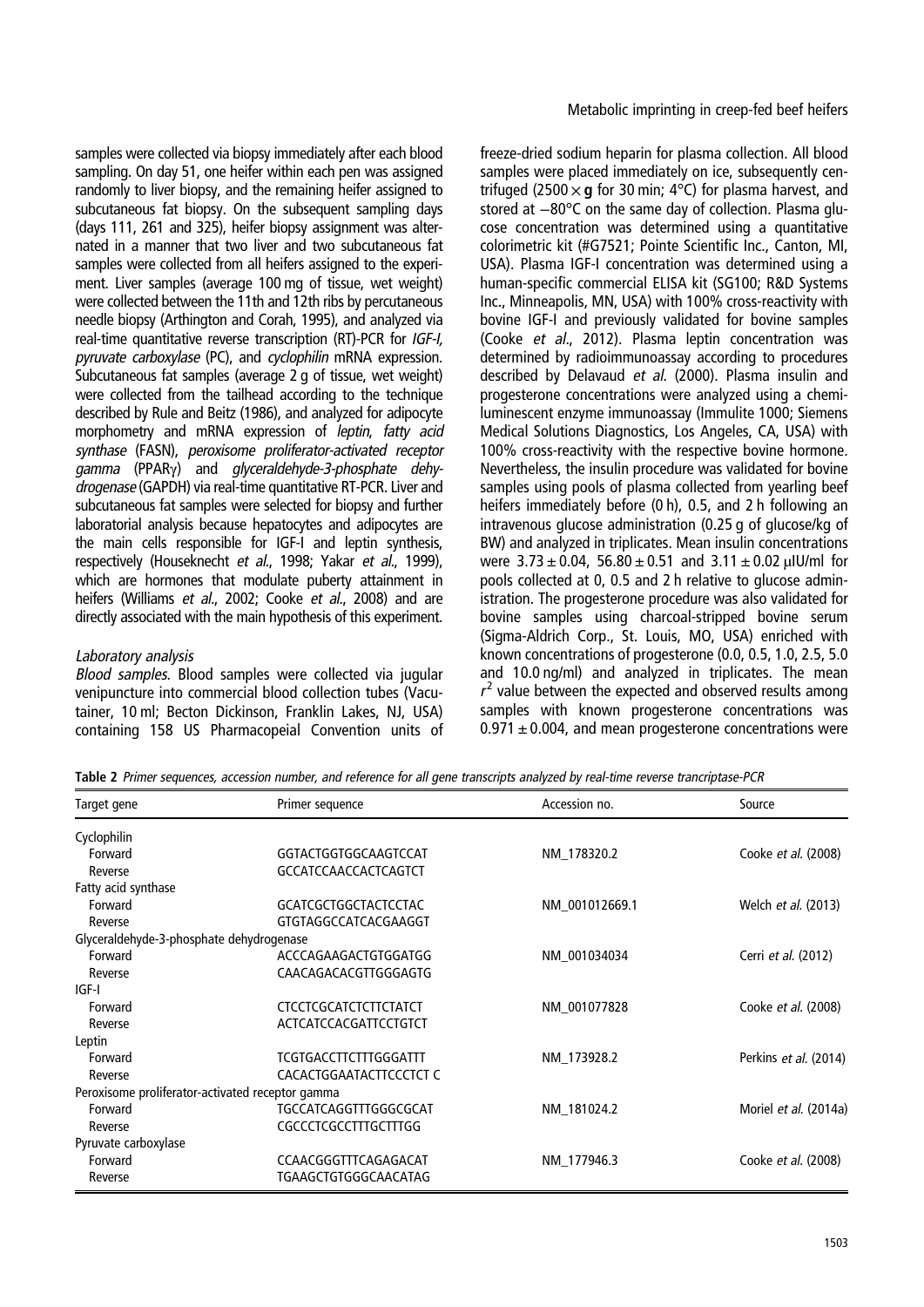$(nq/ml)$  0.06  $\pm$  0.01, 0.58  $\pm$  0.02, 1.13  $\pm$  0.08, 2.6  $\pm$  0.04,  $5.77 \pm 0.09$  and  $11.13 \pm 0.25$  for, respectively, plasma enriched with 0.0, 0.5, 1.0, 2.5, 5.0 and 10.0 ng/ml of progesterone. The intra- and inter-assay CV were, respectively, 4.64% and 6.18% for glucose, 1.20% and 4.70% for insulin, 4.09% and 10.94% for IGF-I, and 6.03% and 6.15% for progesterone. All samples were analyzed for leptin concentration within a single assay, and the intra-assay CV was 7.11%. The minimum detectable concentrations were 0.02 µIU/ml for insulin, and 0.056, 0.10 and 0.10 ng/ml for IGF-I, leptin, and progesterone, respectively.

Tissue samples. Immediately after collection, all liver samples and ~1 g of each fat sample were placed in RNA stabilization solution (RNAlater, Ambion Inc., Austin, TX, USA), maintained at 4°C for 24 h, and stored at −80°C until processing for real-time quantitative RT-PCR [\(Table 2](#page-3-0)) with the StepOne Real-time PCR system (Applied Biosystems, Foster City, CA, USA) according to procedures described by Cooke et al. [\(2008](#page-7-0)).

The remaining 1 g of each fat sample was placed on ice immediately after collection, and stored at −80°C until processing for adipocyte morphometry evaluation. Adipose samples were embedded in NEG50 cutting media (Richard-Allan Scientific, Kalamazoo, MI, USA) and cryosections  $(10 \mu m)$  were collected onto Superfrost Plus glass slides (Thermo Fisher Scientific, Waltham, MA, USA). Slides were stained sequentially with eosin Y (Richard-Allan Scientific) and 4,4-difluoro-4-bora-3a,4a-diaza-s-indacene (BODIPY, Life Technologies, Grand Island, NY, USA) for the detection of extracellular structures and lipid, respectively. Images were captured at 200-fold magnification with a Nikon Eclipse Ti-E inverted microscope (Nikon, Melville, NY, USA) equipped with epifluorescence using a CoolSnap CCD camera (Photometrics, Tucson, AZ, USA). Adipocyte size was measured with NIS Elements (Nikon). Four cryosections from each sample were used for all analysis, and number of adipocytes evaluated per cryosection averaged  $25.9 \pm 2.1$  and  $27.4 \pm 2.3$  for CON and MI, respectively

# Statistical analysis

Treatments evaluated herein were based on consumption of the corn-based supplement during the imprinting phase. Although the CON treatment was imposed to heifers individually (all CON heifers consumed 0 kg/day of corn-based supplement during the imprinting phase), heifer pair was considered the experimental unit for CON and MI to ensure equal experimental unit structure as well as random variation and repeated measure calculation between treatments. Growth, body composition, and physiological data were analyzed using the MIXED procedure of SAS (SAS Institute Inc., Cary, NC, USA) and Satterthwaite approximation to determine the denominator degrees of freedom for the tests of fixed effects. The model statement used for cow BW, BCS, days in milk, age on day 0 of the experiment, and heifer ADG within each phase contained the fixed effect of treatment. The model statement used for analysis of blood variables,

gene expression, subcutaneous adipocyte morphometry, BW and body composition contained the fixed effects of treatment, sampling day and the resultant interaction. Data were analyzed using pair(treatment) and heifer(pair) as random variables. The specified term used in the repeated statement was sampling day, the subject was heifer(pair), and the covariance structure used was autoregressive, which provided the best fit for these analyses according to the Akaike information criterion. Puberty data were analyzed using the GLIMMIX procedure of SAS (SAS Institute Inc.). The model statement used contained the effects of treatment, sampling day and the resultant interaction. Data were also analyzed using pair(treatment) and heifer(pair) as random variables. Results are reported as least square means and separated using LSD. For all analyses, significance was set at  $P \le 0.05$ , and tendencies were determined if  $P > 0.05$  and  $P \le 0.10$ . Results are reported according to main effects if no interactions were significant, or according to highest-order interaction detected.

# Results and discussion

# Heifer growth and body composition

Cow milk yield was not evaluated in the present experiment to estimate milk consumption and its contribution to heifer daily nutrient intake during the imprinting phase. Nevertheless, cows nursing CON and MI heifers were Angus  $\times$ Hereford receiving the same limited-fed diet, and had similar  $(P \ge 0.72)$  age (4.6 and 4.9 years, respectively; s.e.m.  $= 0.6$ ), days in milk (67.9 and 69.0 days, respectively; s.e.m.  $= 6.4$ ), BW (499 and 505 kg, respectively; s.e.m.  $= 13$ ), and BCS  $(4.94$  and 4.95, respectively; s.e.m.  $= 0.05$ ) at the beginning of the experiment to mitigate potential differences in heifer milk intake, given these variables are known to impact milk production in cattle (NRC, [2000\)](#page-8-0).

During the imprinting phase, average daily intake of cornbased supplement by MI heifers was  $1025 \pm 128$  g/heifer, which corresponded to  $0.83 \pm 0.09\%$  of heifer BW based on the average BW during the imprinting phase [\(Table 3](#page-5-0)). The MI heifers had greater  $(P<0.01)$  ADG during the imprinting phase, which resulted in a tendency ( $P = 0.10$ ) for a greater BW on day 51 compared with CON cohorts [\(Table 3\)](#page-5-0). During the pre-weaning phase, ADG was similar ( $P = 0.80$ ) between treatments, whereas BW on day 112 still tended ( $P = 0.10$ ) to be greater for MI compared with CON heifers ([Table 3](#page-5-0)). During the development phase, CON tended ( $P = 0.09$ ) to have greater ADG compared with MI heifers, resulting in similar  $(P = 0.87)$  BW among treatments on day 326 [\(Table 3\)](#page-5-0) even though both treatment groups received the same limit-fed diet. Given that MI heifers were heavier and had greater nutritional requirements (NRC, [2000\)](#page-8-0) compared with CON heifers at the beginning of the development phase (day 112; [Table 3](#page-5-0)), CON heifers likely had more dietary nutrients available for growth, resulting in differences detected for ADG between treatments during this phase. Moriel et al. [\(2014b\)](#page-8-0) observed similar results when comparing early-weaned heifers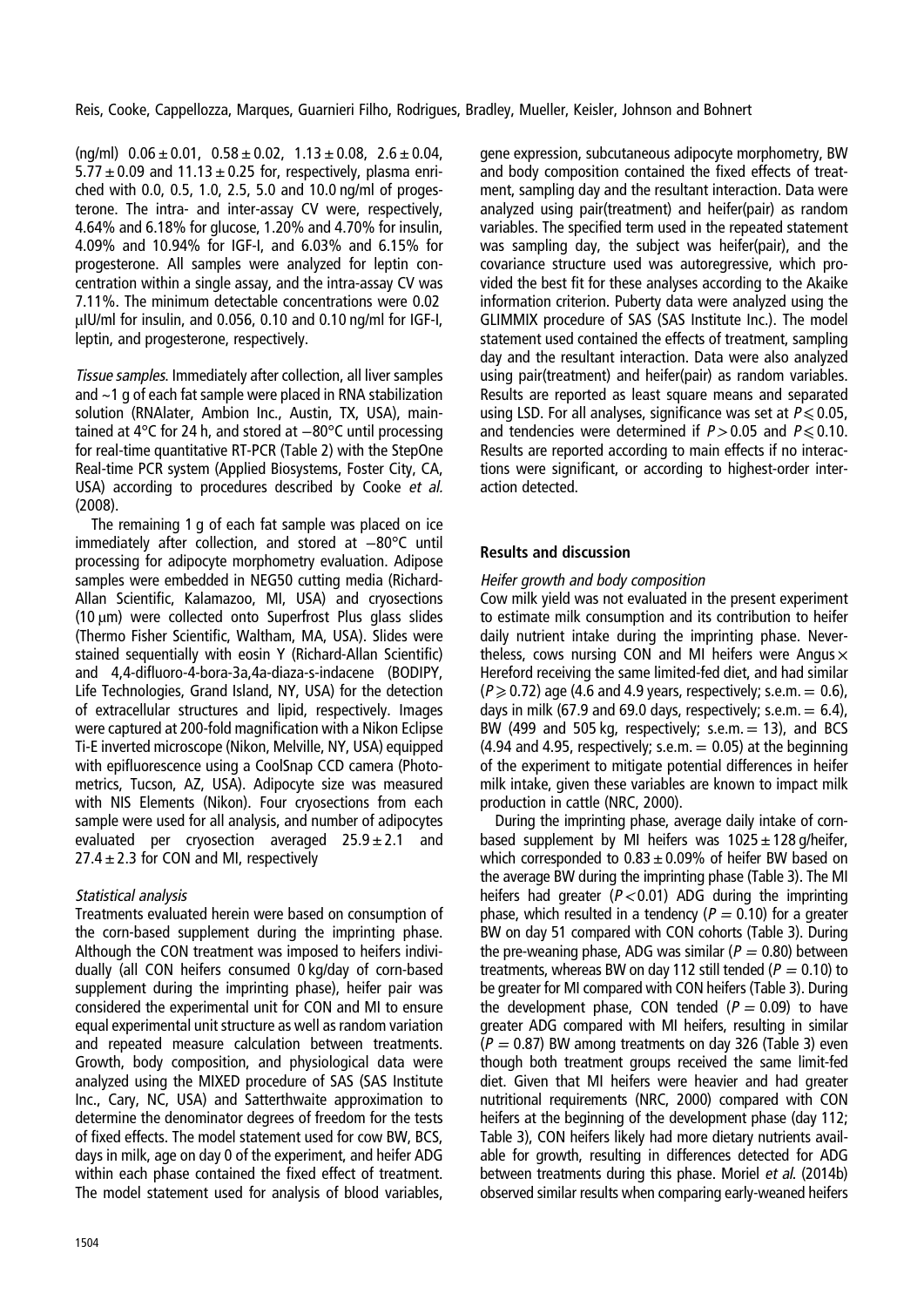<span id="page-5-0"></span>receiving or not a high-concentrate diet for 180 days after weaning, and subsequently maintained on pasture for 7 months. The reason why a similar outcome was not detected on pre-weaning ADG herein (Table 3) is unclear. Perhaps MI heifers were capable of consuming more forage when maintained under range conditions, due to their greater BW during this phase (Table 3), compared with CON cohorts (Ansotegui et al., [1991;](#page-7-0) NRC, [2000\)](#page-8-0).

Despite treatment effects detected for ADG and BW at the end of the imprinting phase, MI and CON heifers had similar mean backfat thickness ( $P = 0.68$ ) and LM depth ( $P = 0.49$ ; Table 4). Accordingly, no treatment effects were detected for mean subcutaneous adipocyte cell area ( $P = 0.48$ ) or density  $(P = 0.68;$  Table 4), given that backfat thickness is determined by subcutaneous adipocyte morphometry (Schoon-maker et al., [2004](#page-8-0)). Supporting our findings, Scheffler et al. [\(2014](#page-8-0)) reported increased marbling, but similar backfat thickness and LM area, upon slaughter in early-weaned steers fed a high-concentrate diet from 100 to 205 days of age compared with forage-fed steers weaned at 205 days of age. Moriel et al. [\(2014b](#page-8-0)) also failed to demonstrate metabolic imprinting responses on backfat thickness and LM area, estimated via real-time ultrasonography, in replacement beef heifers. Collectively, results from this experiment indicate that providing ad libitum creep-feeder access to nursing heifers, as a manner to promote metabolic imprinting, did not impact post-weaning growth and body composition variables, including LM development and subcutaneous fat deposition via hyperplasia (adipocyte density) or hypertrophy (adipocyte area).

#### Physiological variables

Treatment  $\times$  day interactions were detected for plasma glucose ( $P = 0.02$ ), insulin ( $P = 0.05$ ), and IGF-I ( $P < 0.01$ ).

receiving (MI;  $n = 15$ ) or not (CON,  $n = 15$ ) a corn-based supplement for ad libitum consumption through a creep-feeder for 50 days<sup>1,2</sup>

| Item                               | CON  | MI   | s.e.     | P-value |
|------------------------------------|------|------|----------|---------|
| Imprinting phase (day 1 to 51)     |      |      |          |         |
| BW on day 1 (kg)                   | 103  | 105  | <u>հ</u> | 0.84    |
| BW on day 51 (kg)                  | 127  | 143  | 6        | 0.10    |
| ADG (kg/day)                       | 0.49 | 0.75 | 0.03     | < 0.01  |
| Pre-weaning phase (day 51 to 112)  |      |      |          |         |
| BW on day 112 (kg)                 | 161  | 175  | 6        | 0.10    |
| ADG (kg/day)                       | 0.50 | 0.49 | 0.03     | 0.80    |
| Development phase (day 112 to 326) |      |      |          |         |
| BW on day 326 (kg)                 | 337  | 339  | q        | 0.87    |
| ADG (kg/day)                       | 0.84 | 0.79 | 0.02     | 0.09    |
|                                    |      |      |          |         |

<sup>1</sup>Heifers received or not a corn-based supplement from day 1 to 51 (imprinting phase) of the experiment via creep-feeding while nursing their dams. From day 52 to 111 (pre-weaning phase), cows and heifers from both treatments were managed as a single group on a semiarid range pasture. On day 111, heifers were weaned and allocated to two pastures according to treatment until day 325 of the experiment (development phase).

<sup>2</sup>Values reported on days 1 and 51 are the average full BW collected on days −1 and 0, and 50 and 51, respectively. On days 112 and 326, shrunk BW was recorded after a 16 h of feed and water restriction.

Heifers assigned to MI had greater ( $P < 0.01$ ) plasma concentrations of glucose and IGF-I on day 51 compared with CON heifers [\(Table 5\)](#page-6-0). This outcome can be attributed to supplement intake of MI heifers during imprinting phase, given that plasma concentrations of glucose and IGF-I are positively associated with nutrient intake and reflect nutri-tional status in beef cattle (Vizcarra et al., [1998;](#page-8-0) Hess et al., [2005](#page-8-0)). Conversely, plasma insulin concentration was similar  $(P = 0.99)$  among treatments on day 51, but greater for CON heifers on days 261 and 325 ( $P \le 0.03$ ) compared with MI heifers [\(Table 5\)](#page-6-0). The lack of treatment effects on plasma insulin on day 51 was unexpected because circulating insulin is also positively regulated by nutrient intake and glucose concentrations (Vizcarra et al., [1998](#page-8-0)). On the other hand, the greater plasma insulin concentration in CON heifers on days 261 and 325 support treatment trends ( $P = 0.09$ ) detected on ADG during the development phase (Table 3), corroborating that CON heifers had more dietary nutrients available for growth during this period (Yelich et al., [1995;](#page-8-0) Hess et al., [2005](#page-8-0)). No treatment effects were detected ( $P = 0.35$ ) on plasma leptin concentrations ([Table 5\)](#page-6-0), although circulating leptin concentration is regulated by nutrient intake and insulin (Houseknecht et al., [1998](#page-8-0)). However, adipose tissues are the main site of leptin synthesis in ruminants, whereas body fat content directly regulates circulating leptin concentrations (Houseknecht et al., [1998](#page-8-0)). Hence, the lack of treatment effects on backfat thickness and subcutaneous adipocyte morphometry (Table 4) supports, at least in part, the similar leptin concentrations between MI and CON heifers throughout the experiment ([Table 5\)](#page-6-0).

No treatment effects were detected ( $P = 0.78$ ) for mRNA expression of subcutaneous adipocyte leptin [\(Table 6\)](#page-7-0), which parallels the lack of treatment effect for plasma leptin concentrations [\(Table 5](#page-6-0)). Treatment  $\times$  day interactions were detected for mRNA expression of hepatic  $PC (P<0.01)$  and Table 3 BW and average daily gain (ADG) of nursing beef heifers subcutaneous adipocyte FASN ( $P = 0.08$ ). Heifers assigned

Table 4 Mean body composition and subcutaneous adipocyte morphometry of nursing beef heifers receiving (MI;  $n = 15$ ) or not (CON,  $n = 15$ ) a corn-based supplement for ad libitum consumption through a creep-feeder for 50 days<sup>1</sup>

| Item                               | CON  | МI   | S.e. | P-value |
|------------------------------------|------|------|------|---------|
| Body composition <sup>2</sup>      |      |      |      |         |
| Backfat thickness (mm)             | 4.14 | 4.20 | 0.10 | 0.68    |
| LM depth (mm)                      | 46.7 | 47 R | 0.6  | 0.49    |
| Adipocyte morphometry <sup>3</sup> |      |      |      |         |
| Area $(\mu m)$                     | 2920 | 3202 | 276  | 0.48    |
| Density (cells/mm)                 | 253  | 240  | 23   | 0.68    |

<sup>1</sup>Heifers received or not a corn-based supplement from day 1 to 51 (imprinting phase) of the experiment via creep-feeding while nursing their dams. From day 52 to 111 (pre-weaning phase), cows and heifers from both treatments were managed as a single group on a semiarid range pasture. On day 111, heifers were weaned and allocated to two pastures according to treatment until day 325 of the experiment (development phase).

<sup>2</sup> Evaluated via real-time ultrasonography on days 0, 51, 111, 187, 261, and 325 as described by Cooke et al.  $(2012)$ .

<sup>3</sup>Subcutaneous fat samples were collected (Rule and Beitz, [1986](#page-8-0)) on days 51, 111, 261, and 325 of the experiment.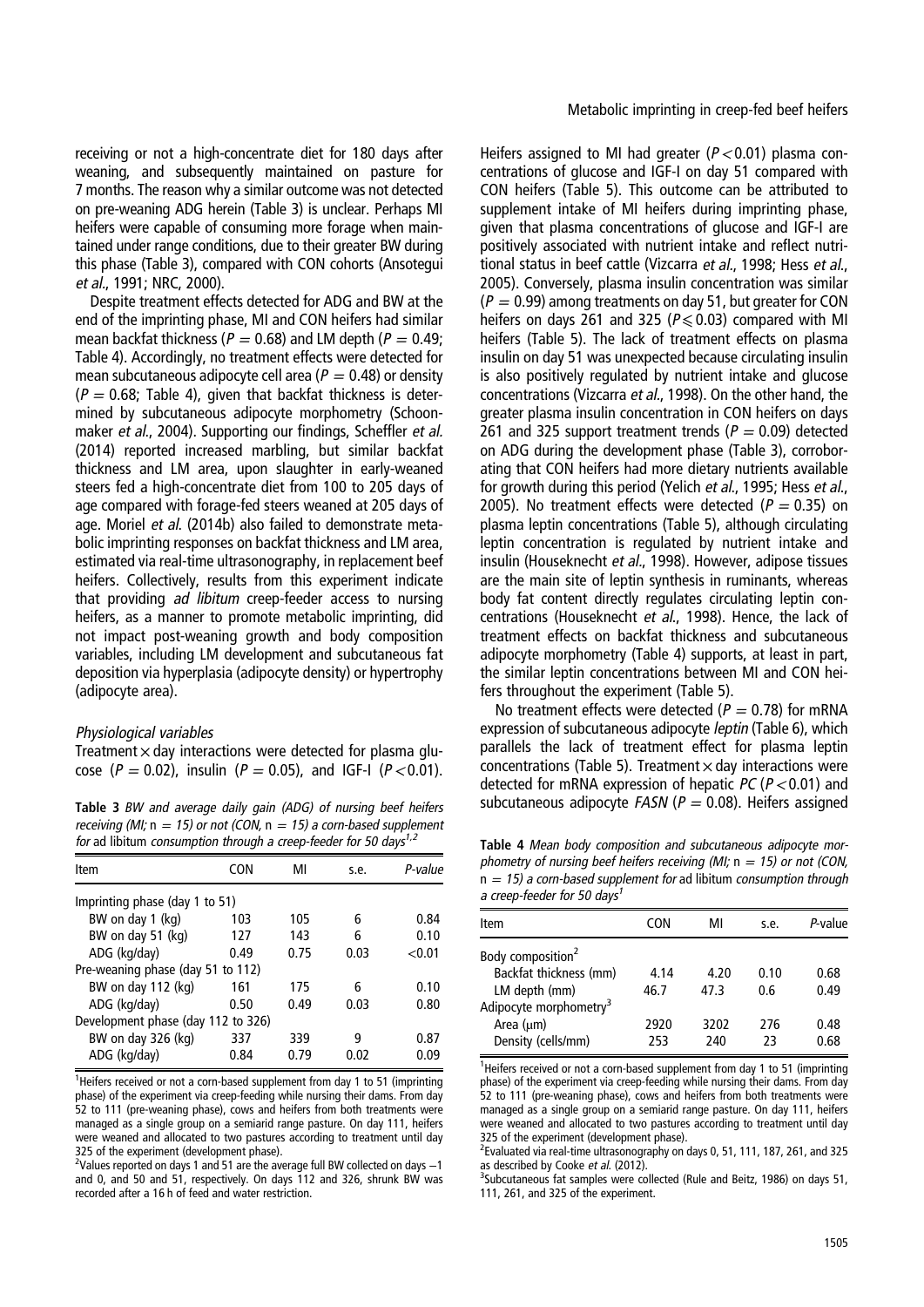<span id="page-6-0"></span>Table 5 Plasma concentrations of glucose, insulin, IGF-I, and leptin of nursing beef heifers receiving (MI;  $n = 15$ ) or not (CON;  $n = 15$ ) a corn-based supplement for ad libitum consumption through <sup>a</sup> creepfeeder for 50 days $1,2$ 

| Item                    | <b>CON</b> | MI    | s.e. | P-value   |
|-------------------------|------------|-------|------|-----------|
| Plasma glucose (mg/dl)  |            |       |      |           |
| Day 0                   | 98.2       | 99.8  | 1.6  | 0.47      |
| Day 51                  | 65.9       | 72.6  | 1.6  | ${<}0.01$ |
| Day 111                 | 66.6       | 67.6  | 1.6  | 0.63      |
| Day 187                 | 78.6       | 75.6  | 1.6  | 0.18      |
| Day 261                 | 76.6       | 79.8  | 1.6  | 0.14      |
| Day 325                 | 77.8       | 78.8  | 1.6  | 0.63      |
| Plasma insulin (µIU/ml) |            |       |      |           |
| Day 0                   | 2.01       | 2.04  | 0.69 | 0.97      |
| Day 51                  | 2.34       | 2.34  | 0.69 | 0.99      |
| Day 111                 | 6.68       | 5.97  | 0.69 | 0.46      |
| Day 187                 | 5.09       | 4.16  | 0.69 | 0.34      |
| Day 261                 | 9.56       | 6.16  | 0.69 | < 0.01    |
| Day 325                 | 4.61       | 2.42  | 0.69 | 0.03      |
| Plasma IGF-I (ng/ml)    |            |       |      |           |
| Day 0                   | 124.3      | 121.3 | 4.3  | 0.61      |
| Day 51                  | 52.1       | 73.8  | 4.3  | < 0.01    |
| Day 111                 | 32.4       | 33.3  | 4.3  | 0.88      |
| Day 187                 | 65.4       | 63.3  | 4.3  | 0.73      |
| Day 261                 | 128.5      | 123.6 | 4.3  | 0.42      |
| Day 325                 | 138.8      | 144.6 | 4.3  | 0.34      |
| Plasma leptin (ng/ml)   | 4.16       | 4.34  | 0.14 | 0.35      |

<sup>1</sup>Heifers received or not a corn-based supplement from day 1 to 51 (imprinting phase) of the experiment via creep-feeding while nursing their dams. From day 52 to 111 (pre-weaning phase), cows and heifers from both treatments were managed as a single group on a semiarid range pasture. On day 111, heifers were weaned and allocated to two pastures according to treatment until day 325 of the experiment (development phase).

 $^2$ Blood samples were collected on days 0, 51, 111, 187, 261, and 325 of the experiment. Treatment  $\times$  day interactions were detected for plasma glucose  $(P = 0.02)$ , insulin  $(P = 0.05)$ , and IGF-I  $(P < 0.01)$ ; therefore, means are reported and separated within each sampling day.

to MI had greater ( $P < 0.01$ ) mRNA expression of PC on day 51 compared with CON heifers ([Table 6\)](#page-7-0), which corroborates with treatment effects on growth and plasma glucose on day 51 because PC mRNA expression is positively associated with nutrient intake (Cooke et al., [2008](#page-7-0)) and glucose synthesis in cattle (Greenfield et al., [2000\)](#page-8-0). Heifers assigned to MI had greater ( $P = 0.01$ ) mRNA expression of *FASN* on day 51 compared with CON heifers [\(Table 6\)](#page-7-0); an enzyme that modulates de novo lipogenesis and is up-regulated by rate of nutrient intake (Duckett et al., [2009](#page-8-0)). Moreover, MI heifers had greater mean mRNA expression of subcutaneous adipocyte PPAR $\gamma$  (P = 0.05), which regulates adipocyte development via triglyceride uptake (Rosen and MacDougald, [2006](#page-8-0)), and hepatic IGF-I ( $P < 0.01$ ) compared with CON heifers [\(Table 6](#page-7-0)). Hence, MI heifers had increased adipocyte mRNA expression of FASN on day 51 and a long-term increase in mRNA expression of  $PPAR<sub>Y</sub>$  during the experimental period, despite the lack of treatment effects on backfat thickness and subcutaneous adipocyte size and density ([Table 4\)](#page-5-0). Similarly, MI heifers had a long-term increase in mRNA expression of hepatic IGF-I, whereas

plasma IGF-I concentrations only differed between treatments on day 51 (Table 5). Nevertheless, mRNA expression can be increased without equivalent translation into the final product (Clancy and Brown, [2008](#page-7-0)). Moriel et al. [\(2014a](#page-8-0) and 201[4b](#page-8-0)) reported that high-concentrate diets increased hepatic mRNA expression of hepatic IGF-I or muscle PPARγ without concurrent changes in plasma IGF-I concentration, carcass marbling, or backfat thickness in early-weaned cat-tle. Graugnard et al. ([2010\)](#page-8-0) also reported altered  $PPAR<sub>Y</sub>$  and FASN mRNA expression in the longissimus lumborum, but similar carcass marbling score, in beef steers receiving highor low-starch diets for 112 days after weaning at 5 months of age. Therefore, MI heifers had transient and permanent increases in mRNA expression of genes associated with nutrient metabolism and lipogenesis compared with CON heifers, suggesting metabolic imprinting effects due to creepfeeding. However these outcomes were not translated into enhanced growth or subcutaneous fat accretion during the experiment. It is also important to note that subcutaneous fat samples were only collected from the tailhead, whereas different treatment outcomes could have been detected if samples were collected from other adipose tissues (Bonnet et al., [2010](#page-7-0))

## Puberty attainment

No treatment effects were detected ( $P = 0.76$ ) on rate of heifer puberty attainment ([Figure 1](#page-7-0)). Hence, proportion of heifers pubertal at the end of the experiment were similar  $(P = 0.60)$  between CON and MI (58.9% v. 65.0% of pubertal heifers on day 323; respectively; s.e.m.  $= 8.3\%$ ). The main hypothesis of the experiment was that providing a highconcentrate supplement to nursing heifers via creep-feeding would promote metabolic imprinting events that hasten puberty attainment compared with non-supplemented heifers. This hypothesis was developed based on two premises: (1) puberty in cattle is highly influenced by nutritional status and body development (Schillo et al., [1992\)](#page-8-0), including growth rate, body fat accretion, and circulating concentrations of hormones associated with nutrient metabolism and lipogen-esis such as IGF-I and leptin (Williams et al., [2002;](#page-8-0) Cooke et al., [2008](#page-7-0)), and (2) management systems that stimulate metabolic imprinting enhance nutrient metabolism and body fat accretion in cattle (Graugnard et al., [2010](#page-8-0); Scheffler et al., [2014](#page-8-0); Moriel et al., [2014a](#page-8-0)). Supporting our rationale, Moriel et al. [\(2014b\)](#page-8-0) reported reduced age and BW at puberty in heifers weaned at 72 days of age and fed a high-concentrate diet for 90 days compared with forage-fed cohorts weaned at 252 days of age. Gasser et al. [\(2006](#page-8-0)) observed that beef heifers weaned at 112 days of age and fed a corn-based diet for 10 week reached puberty sooner than forage-fed contemporaries. However, the similar rate of puberty attainment between MI and CON heifers in the present experiment do not support our hypothesis, but parallels the similar subcutaneous fat accretion and plasma concentrations of IGF-I and leptin between treatments during the peripubertal period (Schillo et al., [1992](#page-8-0); Williams et al., [2002](#page-8-0); Cooke et al., [2008](#page-7-0)).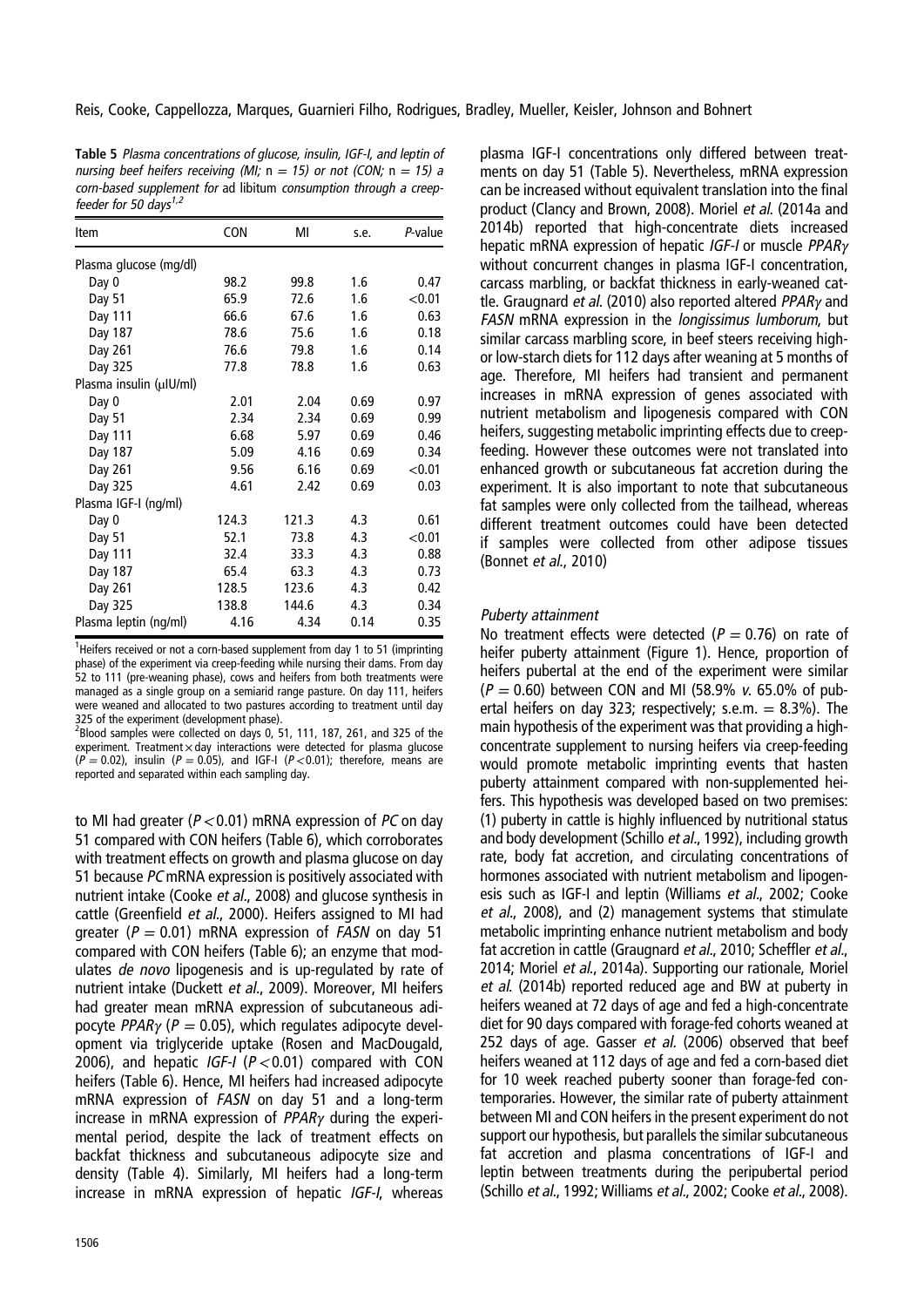<span id="page-7-0"></span>Table 6 Expression of hepatic and adipose genes associated with nutrient metabolism (IGF-I, pyruvate carboxylase [PC], and leptin) and lipogenesis (peroxisome proliferator-activated receptor gamma [PPAR<sub>Y</sub>] and fatty acid synthase [FASN]) in nursing beef heifers receiving (MI;  $n = 15$ ) or not (CON,  $n = 15$ ) a corn-based supplement for ad libitum consumption through a creep-feeder for 50 days<sup>1,2,3</sup>

| Item                                 | <b>CON</b> | MI    | s.e. | P-value   |  |  |
|--------------------------------------|------------|-------|------|-----------|--|--|
| Hepatic genes (relative fold change) |            |       |      |           |  |  |
| IGF-I                                | 62.9       | 83.4  | 4.8  | ${<}0.01$ |  |  |
| РC                                   |            |       |      |           |  |  |
| Day 51                               | 13.7       | 21.2  | 1.2  | < 0.01    |  |  |
| Day 111                              | 11.7       | 10.6  | 1.2  | 0.50      |  |  |
| Day 261                              | 2.6        | 4.5   | 1.1  | 0.24      |  |  |
| Day 325                              | 4.9        | 3.7   | 1.3  | 0.52      |  |  |
| Adipose genes (relative fold change) |            |       |      |           |  |  |
| Leptin                               | 14.0       | 13.0  | 2.6  | 0.78      |  |  |
| PPAR <sub>Y</sub>                    | 1.93       | 2.40  | 0.16 | 0.05      |  |  |
| FASN                                 |            |       |      |           |  |  |
| Day 51                               | 40.7       | 527   | 131  | 0.01      |  |  |
| Day 111                              | 64.0       | 219.8 | 210  | 0.61      |  |  |
| Day 261                              | 776        | 730   | 126  | 0.79      |  |  |
| Day 325                              | 925        | 977   | 138  | 0.79      |  |  |

<sup>1</sup>Heifers received or not a corn-based supplement from day 1 to 51 (imprinting phase) of the experiment via creep-feeding while nursing their dams. From day 52 to 111 (pre-weaning phase), cows and heifers from both treatments were managed as a single group on a semiarid range pasture. On day 111, heifers were weaned and allocated to two pastures according to treatment until day 325 of the experiment (development phase).

<sup>2</sup> Liver (according to Arthington and Corah, 1995) and adipose (according to Rule and Beitz, [1986](#page-8-0)) samples were collected on days 51, 111, 261, and 325 of the experiment. <sup>3</sup>Values are expressed as relative fold change (Cooke et al., 2008). Treatment x day interactions were detected for mRNA expression of  $PC$  ( $P < 0.01$ ) and  $FASN$  $(P = 0.08)$ ; therefore, means are reported and separated within each sampling day.

#### Overall conclusions

This experiment found no evidence that providing a high-concentrate supplement to nursing heifers via creepfeeding benefits post-weaning growth, subcutaneous fat accretion, plasma hormones that regulate puberty attainment such as IGF-I and leptin, as well as heifer age and BW at puberty. Perhaps the length and rate of supplementation utilized herein were insufficient to impact the aforementioned variables, despite the long-term increase in hepatic IGF-I and adipose  $PPARv$  mRNA expression that suggests a metabolic imprinting effect (Du et al., [2010](#page-8-0)). Heifers utilized by Gasser et al. [\(2006\)](#page-8-0) and Moriel et al. (2014b) consumed a corn-based diet for, respectively, 10 week at 2.5% to 3.0% of heifer BW or 90 days at 3.5% of heifer BW. In the present experiment, MI heifers consumed a free-choice corn-based supplement for 50 days at 0.83% of heifer BW. This supplementation length was selected to prevent detrimental effects on heifer mammary gland development (Buskirk et al., 1996), and voluntary supplement intake was limited because milk was still the major component of heifer diets (Ansotegui et al., 1991). Therefore, a longer period of creep-feeding for nursing beef heifers may be required to further increase their concentrate intake, and effectively enhance body and reproductive development via metabolic imprinting effects.



Figure 1 Puberty attainment of nursing beef heifers receiving (MI:  $n = 15$ ) or not (CON,  $n = 15$ ) a corn-based supplement from day 1 to 51 of the experiment via creep-feeding while nursing their dams. From day 52 to 111, cows and heifers from both treatments were managed as a single group on a semiarid range pasture. On day 111, heifers were weaned and allocated to two pastures according to treatment until day 325. Puberty was estimated based from blood samples collected every 10 days from day 113 to 323. Heifers were considered pubertal once plasma progesterone concentrations were  $\geq 1.0$  ng/ml, followed by a cyclic pattern of plasma progesterone  $\langle$  and  $\geq 1.0$  ng/ml indicative of normal estrous cycles. Puberty attainment was declared at the first sampling that resulted in plasma progesterone  $\geq 1.0$  ng/ml. No treatment effects were detected ( $P = 0.76$ ).

#### Acknowledgments

The Eastern Oregon Agricultural Research Center, including the Burns and Union Stations, is jointly funded by the Oregon Agricultural Experiment Station and USDA-ARS. Financial support for this research was provided by the Agricultural Research Foundation. Appreciation is expressed to F. Cooke, A. Nyman, T. Runnels, L. Carlon, J. Ranches, C. Ramos, I. Bueno, and W. Freitas (Oregon State University) for their assistance.

#### **References**

Ansotegui RP, Havstad KM, Wallace JD and Hallford DM 1991. Effects of milk intake on forage intake and performance of suckling range calves. Journal of Animal Science 69, 899–904.

AOAC 2006. Official methods of analysis, 18th edition. Association of Official Analytical Chemsts, Arlington, VA, USA.

Arthington JD and Corah LR 1995. Liver biopsy procedures for determining the trace mineral status in beef cows. Part II. (Video, AI 9134). Kansas State University, Manhattan, KS, USA.

Bonnet M, Cassar-Malek I, Chilliard Y and Picard B 2010. Ontogenesis of muscle and adipose tissues and their interactions in ruminants and other species. Animal 4, 1093–1109.

Brethour JR 1994. Estimating marbling score in live cattle from ultrasound images using pattern recognition and neural network procedures. Journal of Animal Science 72, 1425–1432.

Buskirk DD, Faulkner DB, Hurley WL, Kesler DJ, Ireland FA, Nash TG, Castree JC and Vicini JL 1996. Growth, reproductive performance, mammary development, and milk production of beef heifers as influenced by prepubertal dietary energy and administration of bovine somatotropin. Journal of Animal Science 74, 2649–2662.

Cerri RLA, Thompson IM, Kim IH, Ealy AD, Hansen PJ, Staples CR, Li JL, Santos JEP and Thatcher WW 2012. Effects of lactation and pregnancy on gene expression of endometrium of Holstein cows at day 17 of the estrous cycle or pregnancy. Journal of Dairy Science 95, 5657–5675.

Clancy S and Brown W 2008. Translation: DNA to mRNA to protein. Nature Education 1, 101.

Cooke RF, Arthington JD, Araujo DB, Lamb GC and Ealy AD 2008. Effects of supplementation frequency on performance, reproductive, and metabolic responses of Brahman-crossbred females. Journal of Animal Science 86, 2296–2309.

Cooke RF, Cappellozza BI, Reis MM, Bohnert DW and Vasconcelos JLM 2012. Plasma progesterone concentration in beef heifers receiving exogenous glucose, insulin, or bovine somatotropin. Journal of Animal Science 90, 3266–3273.